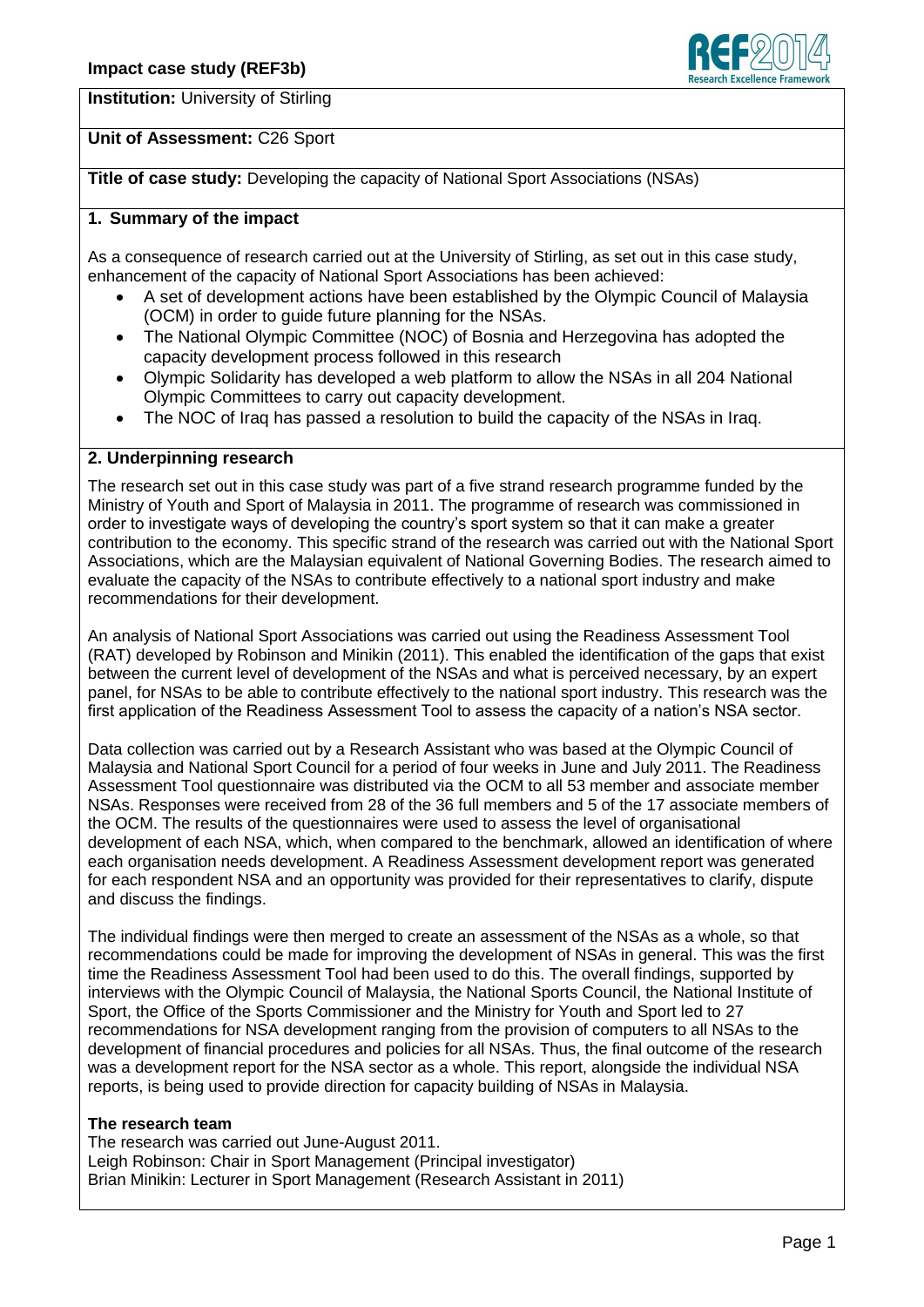

### **3. References to the research**

Robinson, L and Minikin, B (2011) Developing the capacity of National Sport Associations. *Research Report for the Malaysian Minister of Sport and Education. <https://dspace.stir.ac.uk/handle/1893/1137/simple-search?query=Robinson>*

Robinson, L and Minikin, B (2011) "Developing strategic capacity in Olympic Sport Organisations" *Sport, Business and Management: An International Journal* 1(3) 219-233. Grant awarded to: Prof Leigh Robinson Grant title: Developing the capacity of National Sport Associations Sponsor: Ministry for Youth and Sport - Malaysia Period of the grant: 01 May 2011 –  $31<sup>st</sup>$  October 2011 Value of the grant: £40,000

#### **4. Details of the impact**

The research carried out in Malaysia impacted on capacity development across all sporting nations. It has had specific impact in Malaysia where the research was carried out, however, this research established a process that has led to the wider adoption of the capacity building of NSAs throughout the world. Specifically the NOC of Bosnia and Herzegovina has implemented a capacity building programme as a direct consequence of this research and the NOC of Iraq has passed a resolution to adopt this approach at the end of 2013. More internationally, in recognition of the value of the development reports in building capacity, Olympic Solidarity, the Solidarity Commission of the International Olympic Committee has developed a platform to make the capacity development process followed in this research available to NSAs worldwide.

In Malaysia, the research has led to the following impacts:

- A set of development actions has been established from the report by the Olympic Council of Malaysia in order to guide future planning for the NSAs*:* In response to the report, the OCM developed an action plan that is being used to help with the development of the NSAs. The Hon Secretary of the OCM noted that "the OCM Strategic Committee should study and where appropriate include them as part of OCM's Strategic Plan under the section 'Developing the capacity of NSAs'"*.*
- All NSAs have computers and access to information technology: The research showed that some NSAs lacked access to computers and information technology. This was impacting on their ability to promote themselves, communicate with stakeholders, manage their finances properly and to establish and run competitions. OCM has now provided all NSAs with computers, which will support the requirements of all 5 key recommendations. "Already 2 NSAs, namely the Malaysian Weightlifting Federation and the Malaysian Gymnastics Federation, have applied for a grant to purchase computers. In addition, the Report has identified 10 NSAs without computers. OCM should purchase the computers from a grant from the OCM Trust Fund and present them to the NSAs concerned." (Hon Secretary, Olympic Council of Malaysia)
- OCM training programmes have been revised in order to meet the needs identified in the report. An evaluation of the training and development that OCM offers has been carried out and a new set of programmes for attracting participants from the NSAs have been developed.

*"A comprehensive evaluation of the courses by OCM should be carried within the next month by Ms. Moira Tan and a new programme for attracting participants from NSAs should be started in 2012."*

(Hon Secretary, Olympic Council of Malaysia)